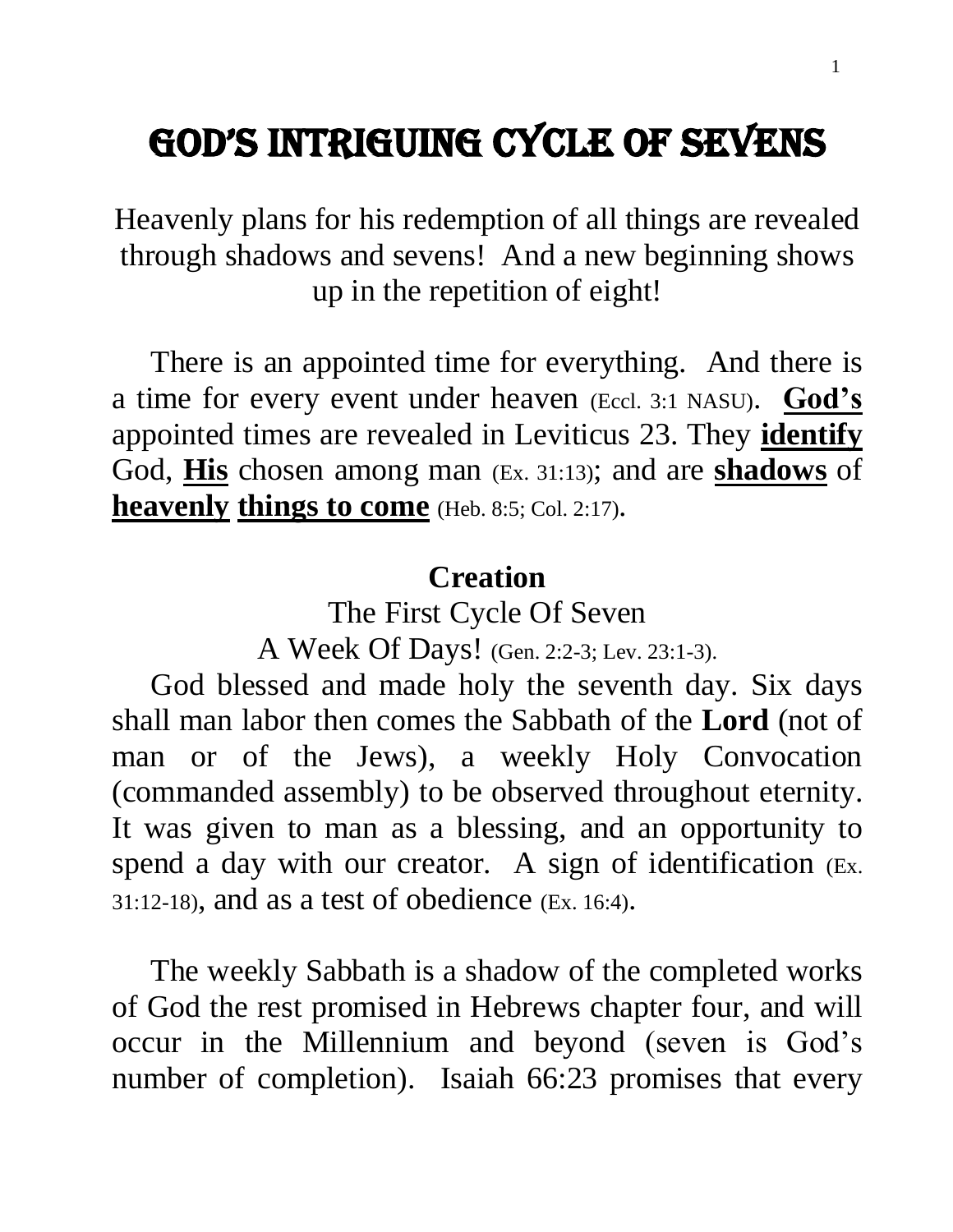person then living will be required to keep it; why not start now and receive the blessings of obedience?

#### **Passover**

The single most important event in the history of man.

 The First Annual Commanded Assembly (Lev. 23:4-5). Two sevens into the new (sacred calendar) year, the Passover Lamb is slain (Nisan 14). A **shadow** of mankind's death penalty being paid by God's innocent Lamb (His Son), setting man free from the slavery of sin (Egypt, i.e. this world). The Passover is a **shadow** of the substance, which is Christ our Passover *(I Cor. 5:7)*.

 The Passover looks *forward* to Christ's first coming as the sacrificial Lamb of God. Christ instituted the New Testament Passover on the eve of the 14th, with instructions to continue observing it till He comes (Matt. 26:26-30; Lk. 22:10-22 Jn. 13:4-10; I Cor. 11:23-25). Jesus was then crucified on the daylight portion of the 14th. Remember that God's days begin and end at sunset (Gen. 1:5).

 The Passover is a commanded observance, the first annual appointed time, on which all the others hang. It is the starting point of God's plan of salvation. However, it is not a Sabbath or Holy Convocation, but an important and meaningful ritual to be participated in by all Israelites. It is important to stress that the day following the Passover (the 15th.) is an annual Sabbath, it and the Passover could fall on most any day of the week.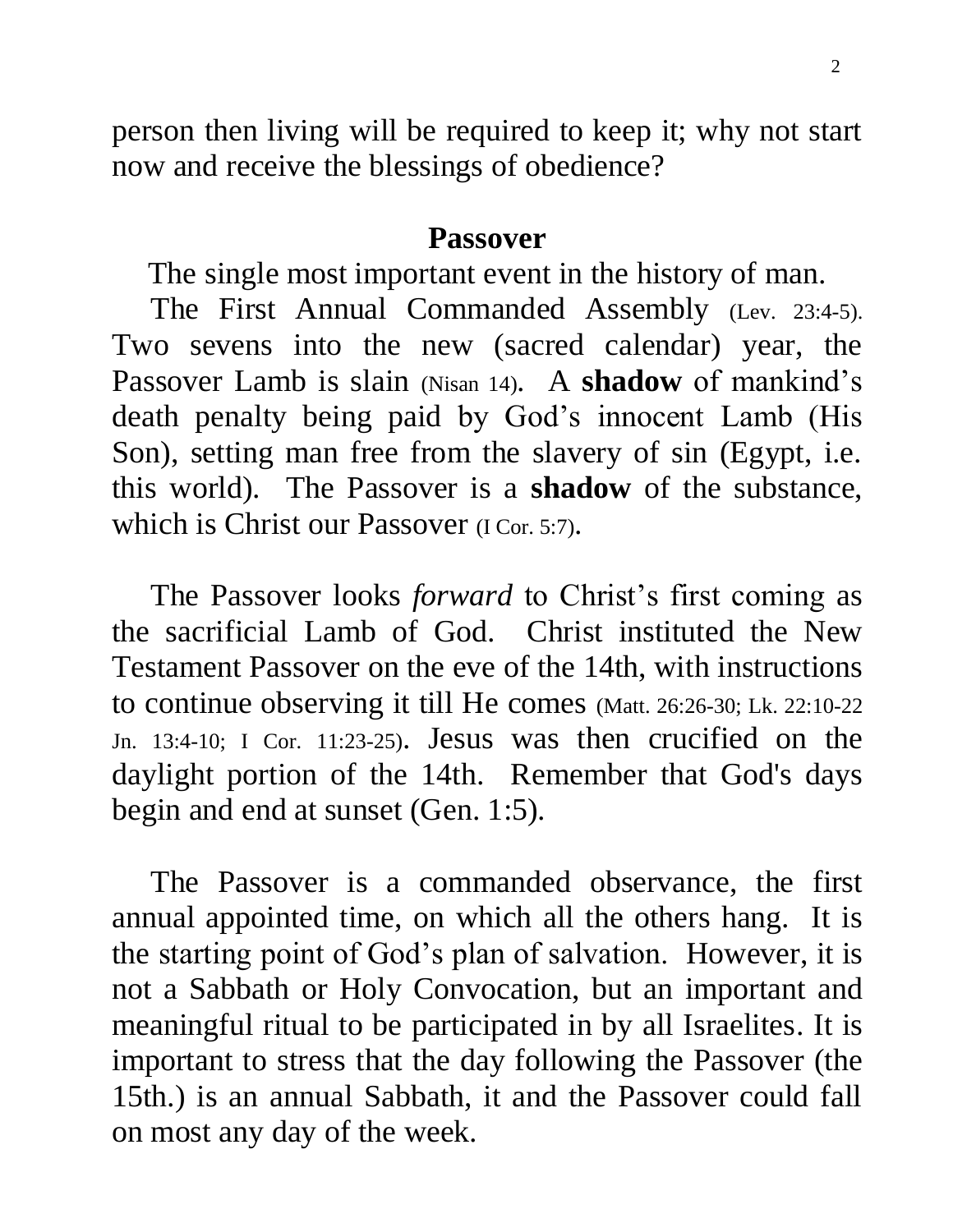## **Feast Of Unleavened Bread**  God's Word Our Bread! (Lev. 23:6-8).

 The third seven starts the Feast of Unleavened Bread, it continues for seven days. Starting on the  $15<sup>th</sup>$  day of Nisan, the **first day** after Passover. It is a sign in your hand (required action) and a memorial between your eyes (understanding) (Ex. 13:9). This Feast illustrates the likeness of sin to leaven, and only by feasting on the unleavened bread of God's word can we overcome the sin in our lives.

 The literal leaven is a **shadow** of the spiritual leaven we are to beware of, i.e. the leaven of: **Herod**, deception, slyness and *worldliness* (Mk. 6:14-28; 8:15) -- the **Sadducees**, rejection of the spiritual and supernatural, *modernism* (Mt. 16:6-12) **--** the **Pharisees,** *hypocrisy (*Lk. 12:1) **-- Corinth,** pride, wickedness, malice, *sensuality* (I Cor. 4:18-19, 5:1-13) **-- Galatians,** *legalism and a return to paganism* (Gal. 5:9).

We are to feast on the unleavened bread of God's word, for seven days (seven days dedicated to prayer and Bible study); because we understand that Jesus Christ is the bread of life (John 1:1-2; 6:35; 51-58). Avoiding all forms of physical leaven is a reminder of the insidiousness of sin and shows us that try as we may, leaven will likely sneak back into our lives unnoticed; and that is exactly what sin will do if we are not vigilant. Seven, again a number of completion here represents a lifetime of our struggle against sin and our victory over it.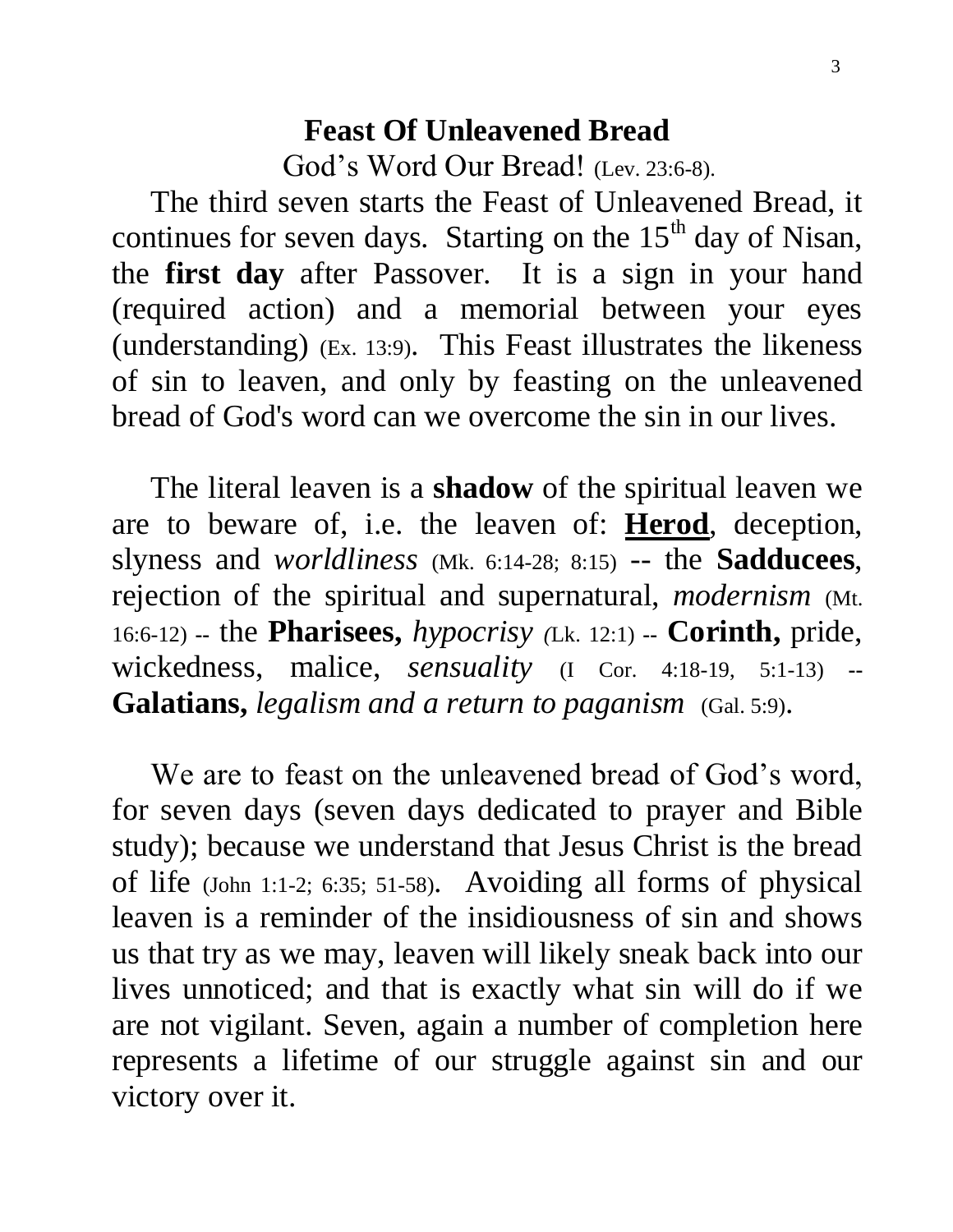The first and last days are the **first** and **second** annual Holy Convocations (annual Sabbaths). This feast was literally kept by the Corinthian church, and is one of the many proofs that the early church gave recognition to the holy days (I Cor. 5:6-8).

#### **Wave Sheaf Offering**

Christ, The First Fruit, (Lev. 23:10-14).

 The Wave Sheaf occurs the **first day** after the weekly Sabbath during the Feast of Unleavened Bread (the number eight appears to be the number used to represent a new beginning throughout the Bible). The purpose is to offer the **first fruit** of the new harvest to God the Father. It is the **shadow** of the actual ascension and acceptance of Jesus Christ on our behalf by the Father (John 20:17), thus becoming the **first** of the **first fruits** among many yet to come (I Cor. 15:20-23; James 1:18).

 This ritual was a requirement before the spring harvest could begin. It was a **shadow** of the first harvest of souls to eternal spiritual life and Christ must be first as He is the first of many first-fruits to follow (I Cor. 15:23; James 1:18; Rev. 14:4). There can be no resurrections to eternal life until after Jesus' acceptance by the Father, otherwise He wouldn't be the First Fruit of the earth's harvest. The rest of the first fruits are those of the first resurrection (Rev. 20:5) Just as the first day of creation was not a Holy Convocation, neither is this day, however, it is a new beginning for mankind.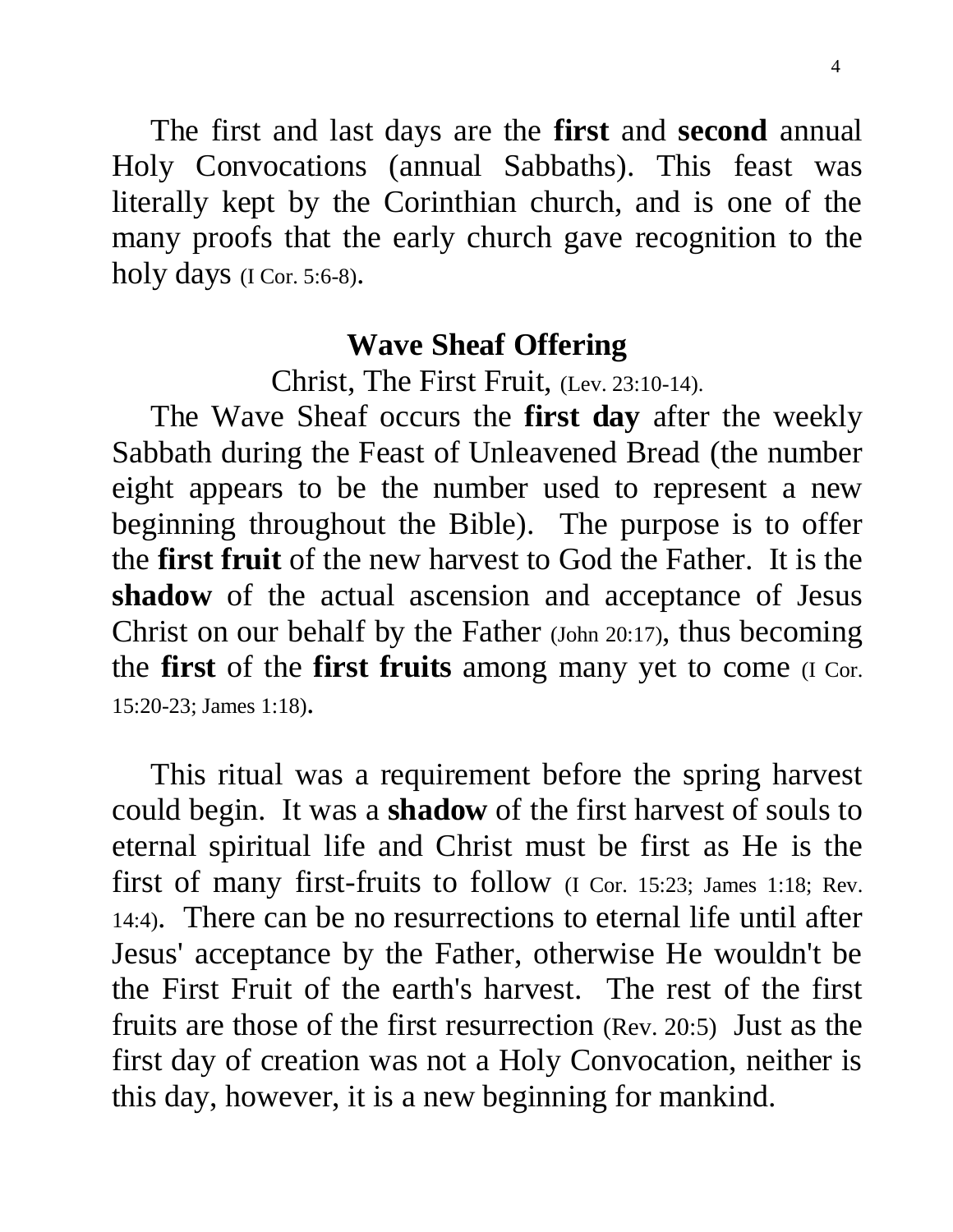#### **Pentecost**

A Week Of Weeks

The Coming Of The Comforter! (Lev. 23:10-11)

 Counting from the Wave Sheaf, after seven Sabbaths are complete, the **first day** (eighth day) after the forty-ninth Sabbath, the  $50<sup>th</sup>$  day, is Pentecost. This is the day Israel received the Ten Commandments (Ex. 20). Just as it was the start of a new beginning for Israel, it is the start of the New Testament church, the coming of the Holy Spirit - a new beginning for all who believe.

 The Holy Spirit, (Comforter, John 14:16), the Spirit of Truth, is now available to all the called of God (John 6:44). As Christians, the Holy Spirit now dwells in us and we are a Holy Temple unto God (I Cor. 3:16-17). Understand, Christians are not above the law! The law has not been done away, it has been magnified (Isa. 42:21) and placed in the **minds** and **hearts** of His children (Jer. 31:31-33 & Heb. 8:8-10). God's New Covenant Church, planted as a mustard seed, will grow into all the earth (Mk. 4:31).

 The substance of Pentecost is addressed in Joel 2 and Acts 2. It is a time of rejoicing and giving a tribute to God (Deut. 16:10). Jesus' prayer to the Father in John 17 is answered in Pentecost and explained in Colossians 1:26-27. Pentecost is further proof that the New Testament church was still observing God's Holy Days even after the cross. Pentecost is the **third** annual Holy Convocation.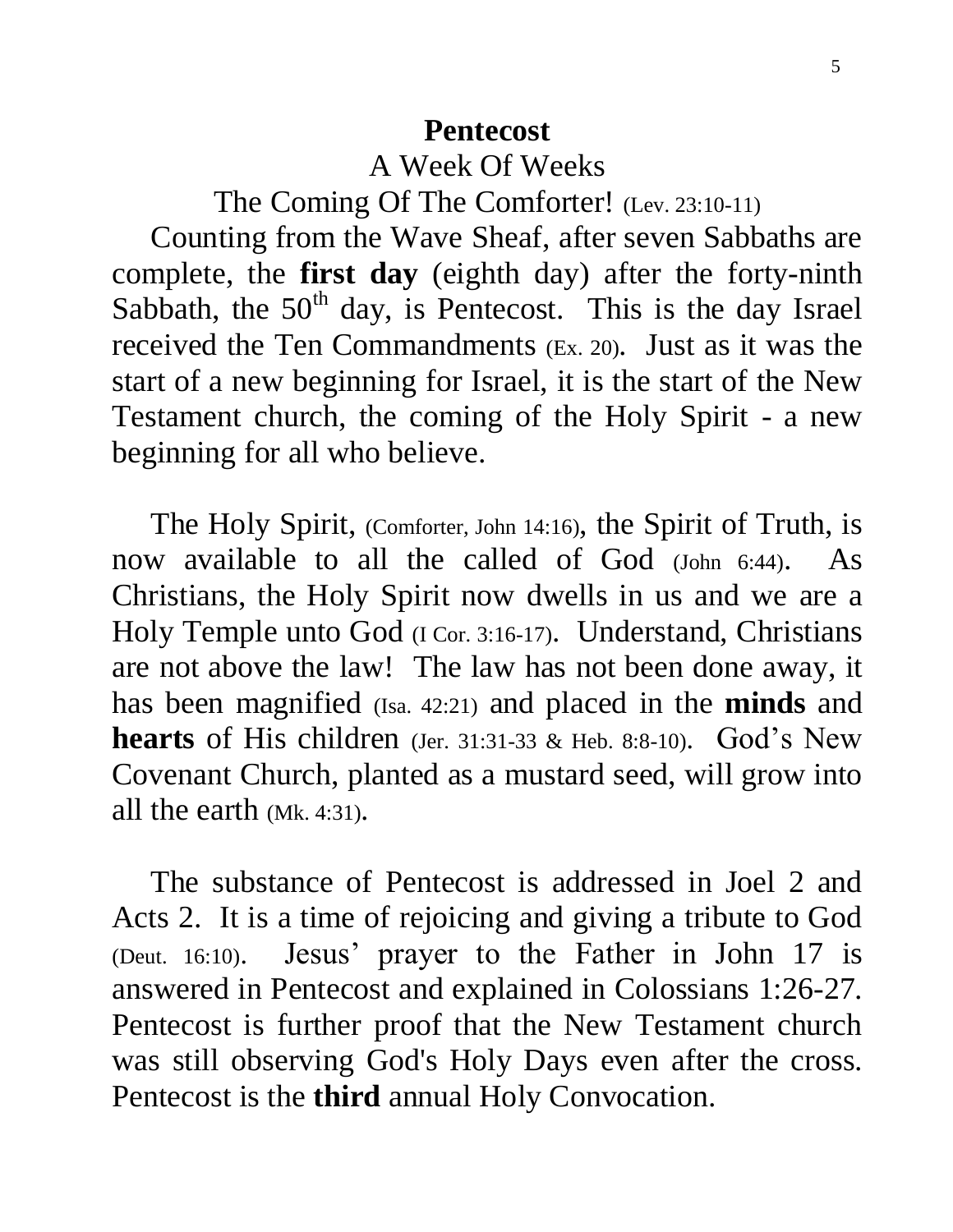#### **A Week Of Months!**

 God's appointed times all occur within the first **seven** months of the year and are repeated annually. These are the **shadows** of the great and wonderful plan of God's salvation for mankind and the establishment of His kingdom here on earth.

 The first month contains the **Passover**, the **Feast of Unleavened Bread** and the **Sheaf of First Fruits.** These are a **shadow** of, or type of the Crucifixion, the shedding of the leavening of sin, the Resurrection, and the acceptance by the Father of Christ as the **first fruit** of the great harvest of the earth.

 In the third month is **Pentecost**, when Israel received the Ten Commandments and agreed to God's offer to become His people. It is a **shadow** of the indwelling of the Holy Spirit, the formation of the church; and baptism into the body of Christ. These **shadows** have all come to fruition in substance precisely on their appointed days, thus completing the spring (barley and wheat) harvest of souls. The spring harvest represent those who are being called and judged now and will be in the first resurrection. They will not be subject to the second death and will reign with Christ for a 1000 years (Rev. 20:4-6), they will also judge angels (I Cor. 6:3). Theirs is called a better resurrection (Heb. 11:35). Unlike those of the second resurrection the first resurrection is a spiritual resurrection to eternal life, that is why the second death has no power over them.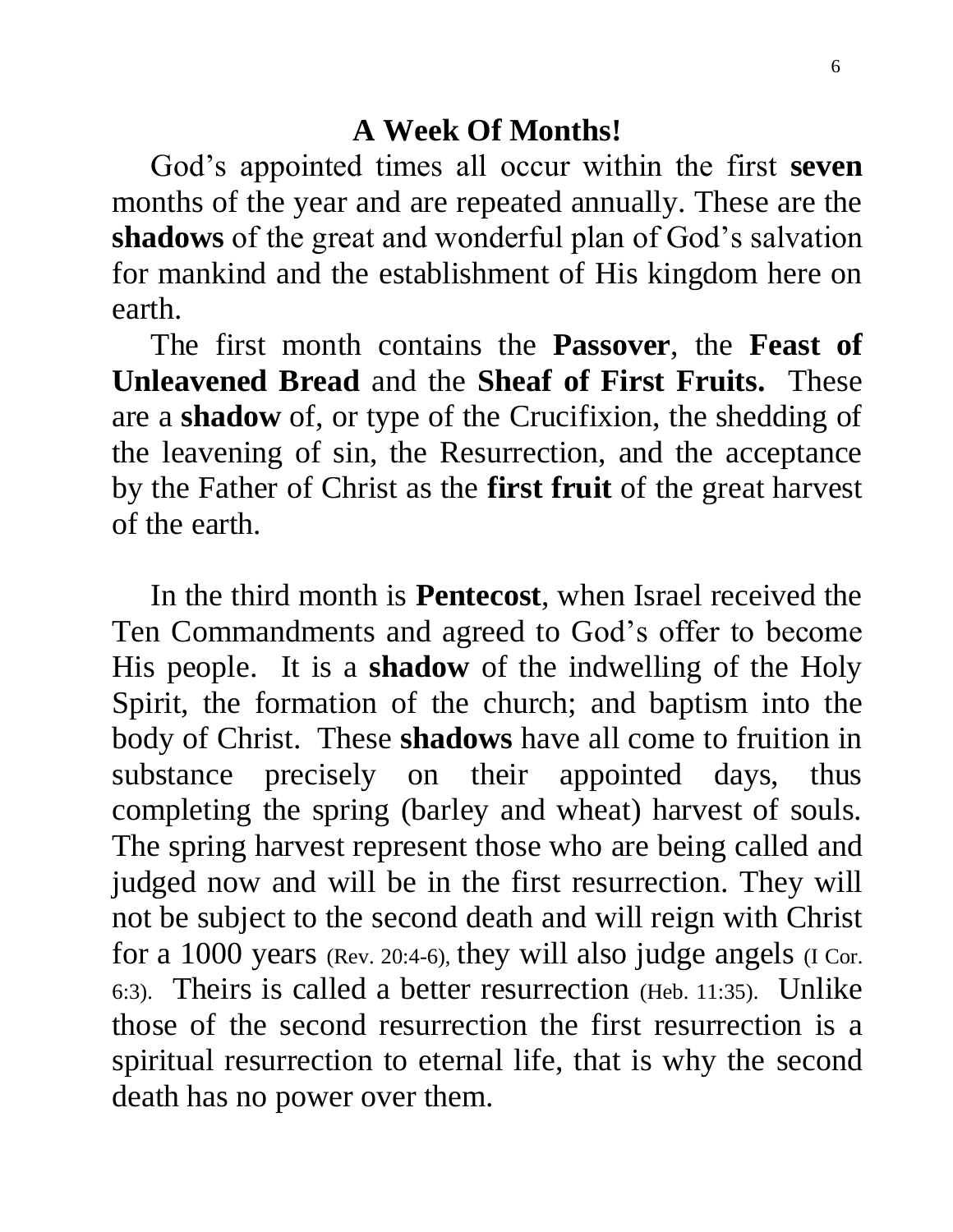#### **More Shadows**

Four more shadows yet to come to fruition all take place in the seventh month, which is the fall (fruit) harvest. The fruit harvest represents a greater and final harvest of which the eighth day is a shadow.

#### **Feast Of Trumpets**

The Coming Of The King! (Lev. 23:24-25).

 The **fourth** annual Holy Convocation is a memorial of blowing of the trumpets; a call to prepare for the coming day of Atonement, a day of cleansing. The Day of Trumpets is a **shadow** of the second coming of Christ, and the gathering of the Saints (Matt. 24:30-31). The resurrection is described in I Corinthians 15:20-52 and Revelation 20:1-8; and is the last trumpet to sound. The Lord descends with a shout; the trumpet of God blasts and the saints are resurrected (I Thes. 4:16-17), a very noisy occurrence.

 This is definitely not a secret rapture, reference the day of the Lord, Zechariah 14:1-15. The **seventh** angel sounds; God's kingdom comes (Rev. 11:15). The Heavens open (vs. 19:11-21) and there is Great tribulation on earth (Zeph. 1:14-18). Note that the resurrection occurs after the tribulation of those days (Matt. 24:31; Luke. 17:25-28).

 Although this is the **first day** of the **seventh** month of the *sacred* calendar, it is also the **first** day of the **first** month of the *civil* calendar; therefore it is both an end and a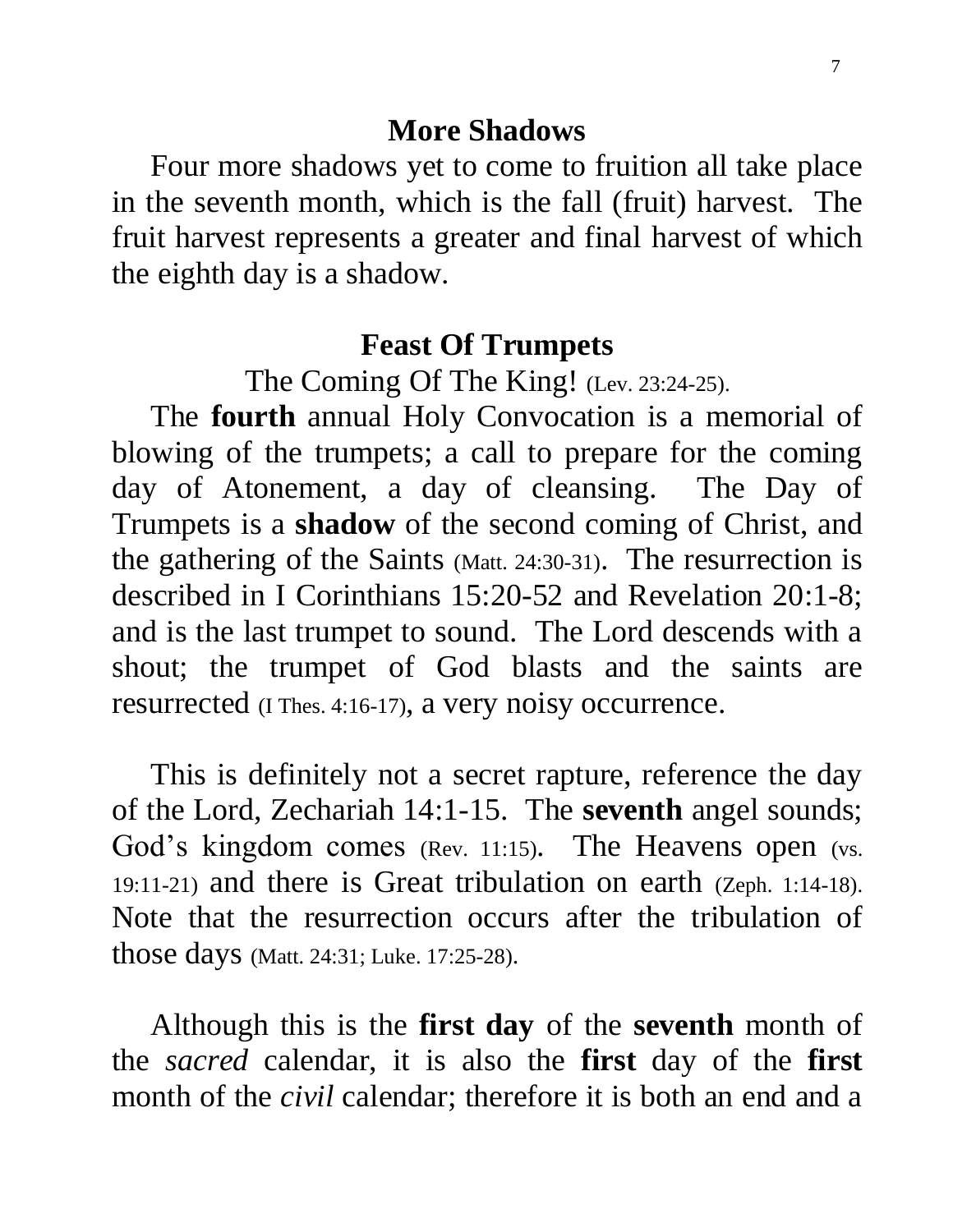beginning. God's endings are also His new beginnings, like being born again.

## **Day Of Atonement**

A Cleansing Of The Temple! (Lev. 23:27-32).

 The **fifth** annual Holy Convocation is a **shadow** of our complete redemption and cleansing of the Heavenly Temple, a solemn day of humility and atonement. It is a day of strict fasting and reflecting on our spiritual condition. Absolutely no work was to be done this day on pain of death.

 On this day only, the High Priest, after a very meticulous cleansing process, acted as a mediator and atoned for the sins of Israel by entering through the Veil (a shadow of Christ) into the Holy of Holies. He then performed the prescribed rituals in hopes of being acceptable to God. The Priest was a **shadow** of Christ, who is our Intercessor and Mediator.

 It was Christ's atoning blood on the cross that qualified Him to enter the heavenly Holy of Holies once and for all as our High Priest. The assurance of the acceptance by the Father is evidenced by the Wave Sheaf offering. Study Hebrews, especially chapters seven through ten, for a clear understanding of how Jesus, our High Priest after the order of Melchisedec, has replaced the Levitical Priesthood and it's rituals. However, the Melchisedec priesthood definitely does not nullify God's eternal laws as enumerated in the ten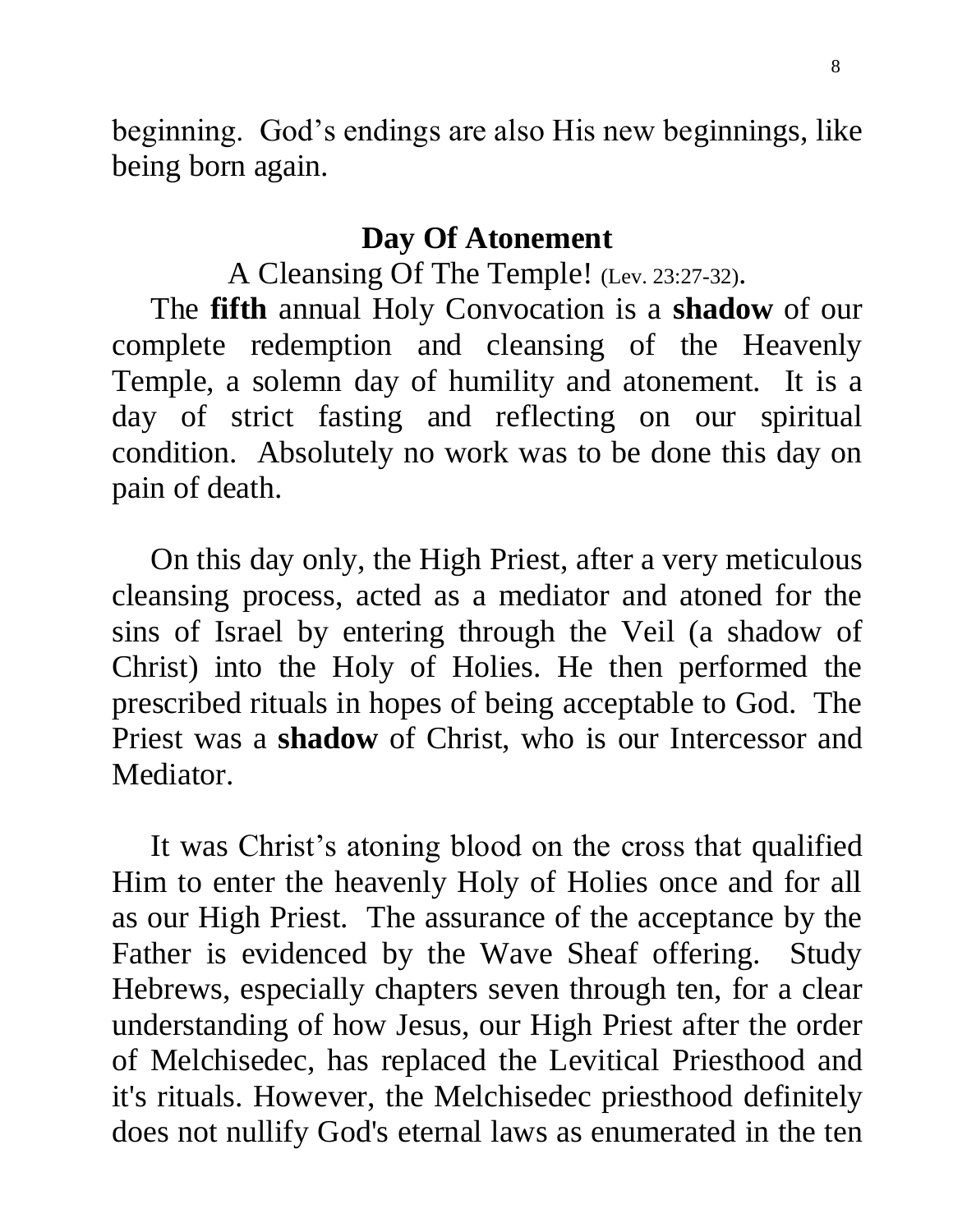commandments and summarized in the two greatest commandments, loving God and loving your neighbor.

#### **The two goats ceremony**

 The Day of Atonement was the day Israel performed the two Goats ceremony. Both appeared to be without blemish, but God knows the heart. It was a **shadow** of the coming judgment between Christ and Satan and is proclaimed in Leviticus 16. One is to be sacrificed (Christ); the other is to be expelled as chosen by God. A great battle will be fought on our behalf on the coming day of Atonement. Our accuser and deceiver, Satan the scapegoat (azazel), will be bound for a thousand years and cast into the bottomless pit (Rev. 20:1-3).

#### **Feast Of Tabernacles**

The Fulfillment Of The Sabbath! (Lev. 23:34-44).

After two sevens into the seventh month (the  $15<sup>th</sup>$  day, notice it begins on an eighth day) starts the Feast Of Ingathering (Exodus 23:17), a **shadow** of the Millennium, the seventh of the seven thousand years of the history of man. One thousand years of Christ's peaceful rule on earth begins. The first day is the **sixth** annual Holy convocation and the entire week is a time of joy, study and celebration (Neh. 8:9-18).

 In the millennium all survivors of the tribulation will observe the Feast of Tabernacles and worship the King of Kings and Lord of hosts at Jerusalem (Zec. 14:16). The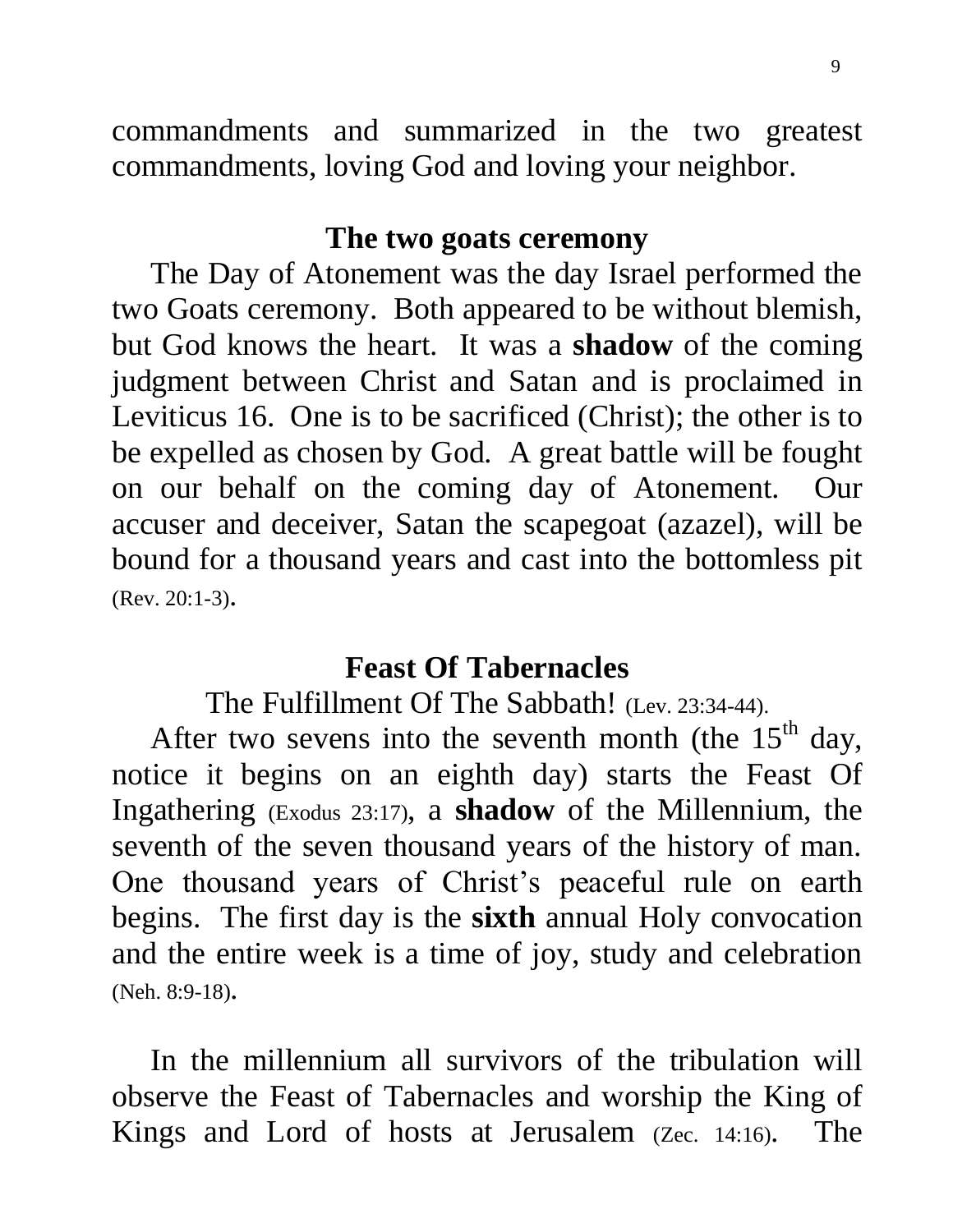illumination of God's temple, the Shekinah Glory is restored as happened on the Feast of Tabernacles at the dedication of King Solomon's Temple (I Kings 8:11; II Chron. 7). Remember, the temple of God dwells in us (I Cor. 3:16-17). May His glory ever shine through us!

#### **Last Great Day**

(Lev. 23:36; John 7:37)

 This, the eighth day, is the **seventh** annual Holy convocation of the year. The millennium is now over and the rest of the dead now live again (Rev. 20:4-6). For the first time the Fountain of the Water of Life is given freely to all who thirst (Rev. 21:6). Jesus proclaimed this very thing on the last day, that great day  $(8^{th}$  day) of the Feast (John 7:37-38). Were you aware that only those chosen of the Father are called in this age (John 6:44,65), but all will be called in the resurrection of the last great day.

#### **The Rest Of The Dead (**Rev. 20:5)

 The "rest of the dead" include the dry bones of Ezekiel 37, notice the specific description of a physical resurrection. Also, Sodom and Gomorrah, the men of Nineveh and the queen of the south (Mat. 12:40-41), Tyer and Sidon (Luke 10:14) etc. All are raised physically and live out their normal lives and die (Isa. 65:20).

 Judgment has two parts, judging and sentencing; the eighth day is a day of judging (not sentencing) for those never called by the Father throughout history (John 6:44).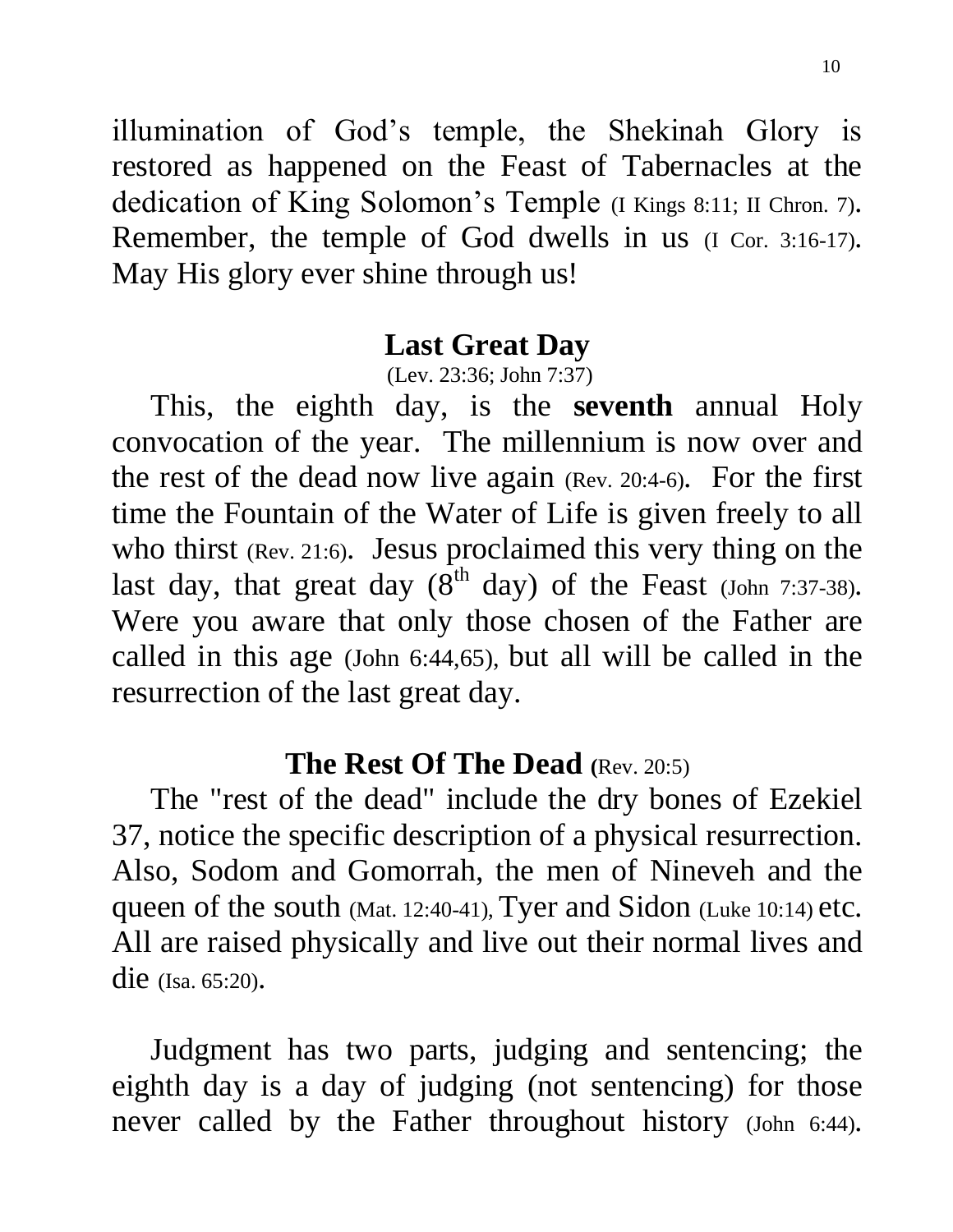Babies that never reached maturity, also, all who have never ever heard the only name by which man may be saved (Acts 4:12). They now have their first opportunity to truly know Jesus. This is not a second chance, it is the only chance they have ever had, and they are given a time to understand God's truths without the influence of Satan. This is their time for judging (not sentencing).

 Then, Satan is released (Rev. 20:7), and is able to deceive enough people to raise a large army, but is defeated in the final battle (vs. 8-10). Then comes the final resurrection, where the sheep (the saved of the rest of the dead) and the goats are separated (Matt. 25:32-34, Rev. 20:11-15). Notice that the book of life is opened (so that new names can be added) and another book (the Holy Scriptures). This is the sentencing time of the judgment and those who refused to repent (the goats) are sentenced to the second death (vs. 11-15) and those who believed (the sheep) are given eternal (spiritual) life.

Then we read, "For, behold, the day cometh, that shall burn as an oven; and all the proud, yea, and all that do wickedly, shall be stubble: and the day that cometh shall burn them up, saith the LORD of hosts, that it shall leave them neither root nor branch." *(They don't live on for ever suffering in hell)*. "But unto you that fear my name shall the Sun of righteousness arise with healing in his wings; and ye shall go forth, and grow up as calves of the stall. And ye shall tread down the wicked; for they shall be ashes under the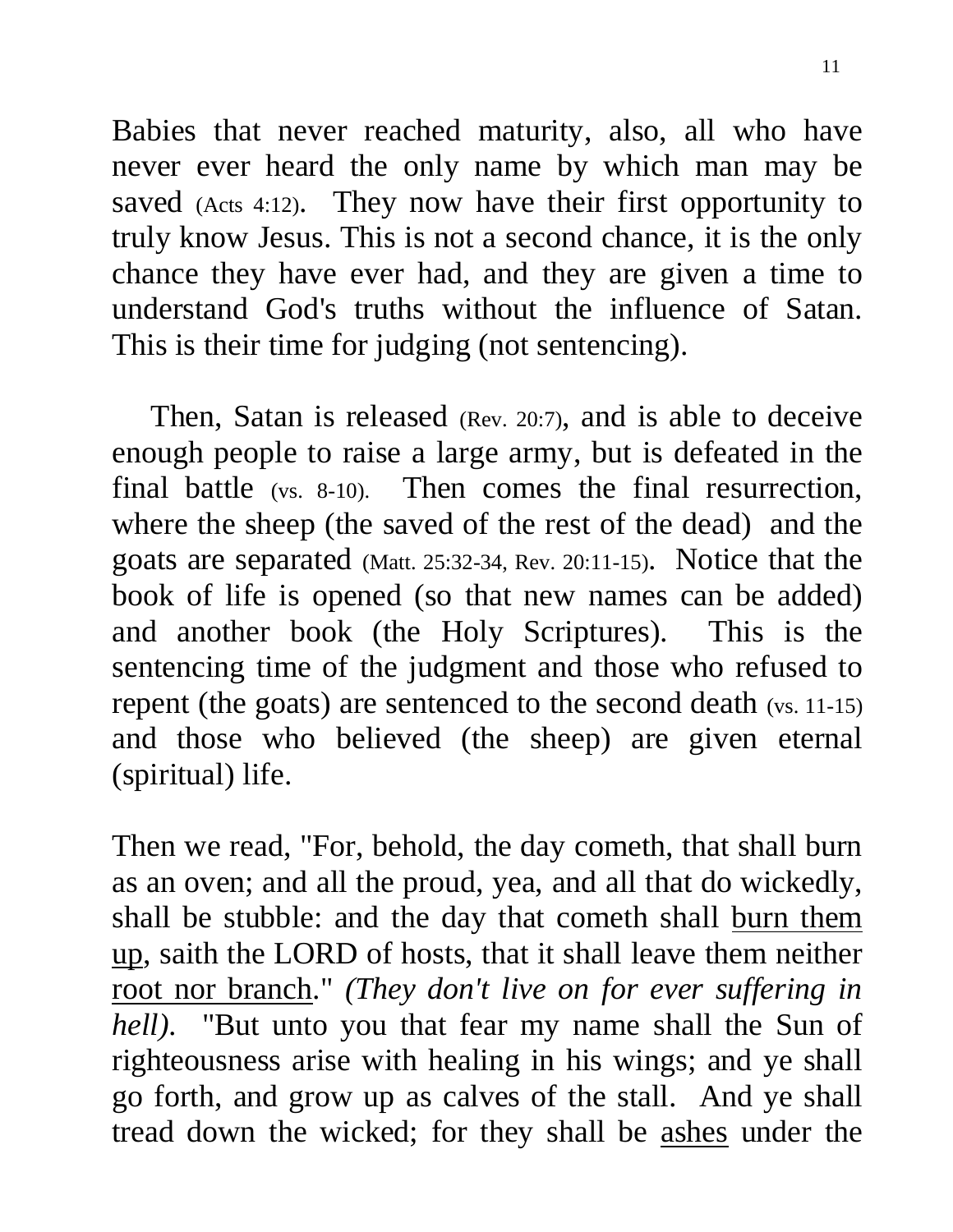soles of your feet in the day that I shall do this, saith the LORD of hosts" (Mal 4:1-3).

#### **Eternity Begins!**

 Then John tells us of his vision "And I saw a new heaven and a new earth: for the first heaven and the first earth were passed away; and there was no more sea. And I John saw the holy city, new Jerusalem, coming down from God out of heaven, prepared as a bride adorned for her husband. And I heard a great voice out of heaven saying, Behold, the tabernacle of God is with men, and he will dwell with them, and they shall be his people, and God himself shall be with them, and be their God. And God shall wipe away all tears from their eyes; and there shall be no more death, neither sorrow, nor crying, neither shall there be any more pain: for the former things are passed away. And he that sat upon the throne said, Behold, I make all things new. And he said unto me, Write: for these words are true and faithful. And he said unto me, It is done. I am Alpha and Omega, the beginning and the end. I will give unto him that is athirst of the fountain of the water of life freely. He that overcomes shall inherit all things; and I will be his God, and he shall be my son" (Rev. 21:1-7). All over-comers will be born again to eternal spiritual life as described by Jesus in John 3:3-15 and I Corinthians 15:

 For a detailed study of the eighth day see the free booklet "Understanding The Resurrections" by Rich Traver at www.goldensheaves.org.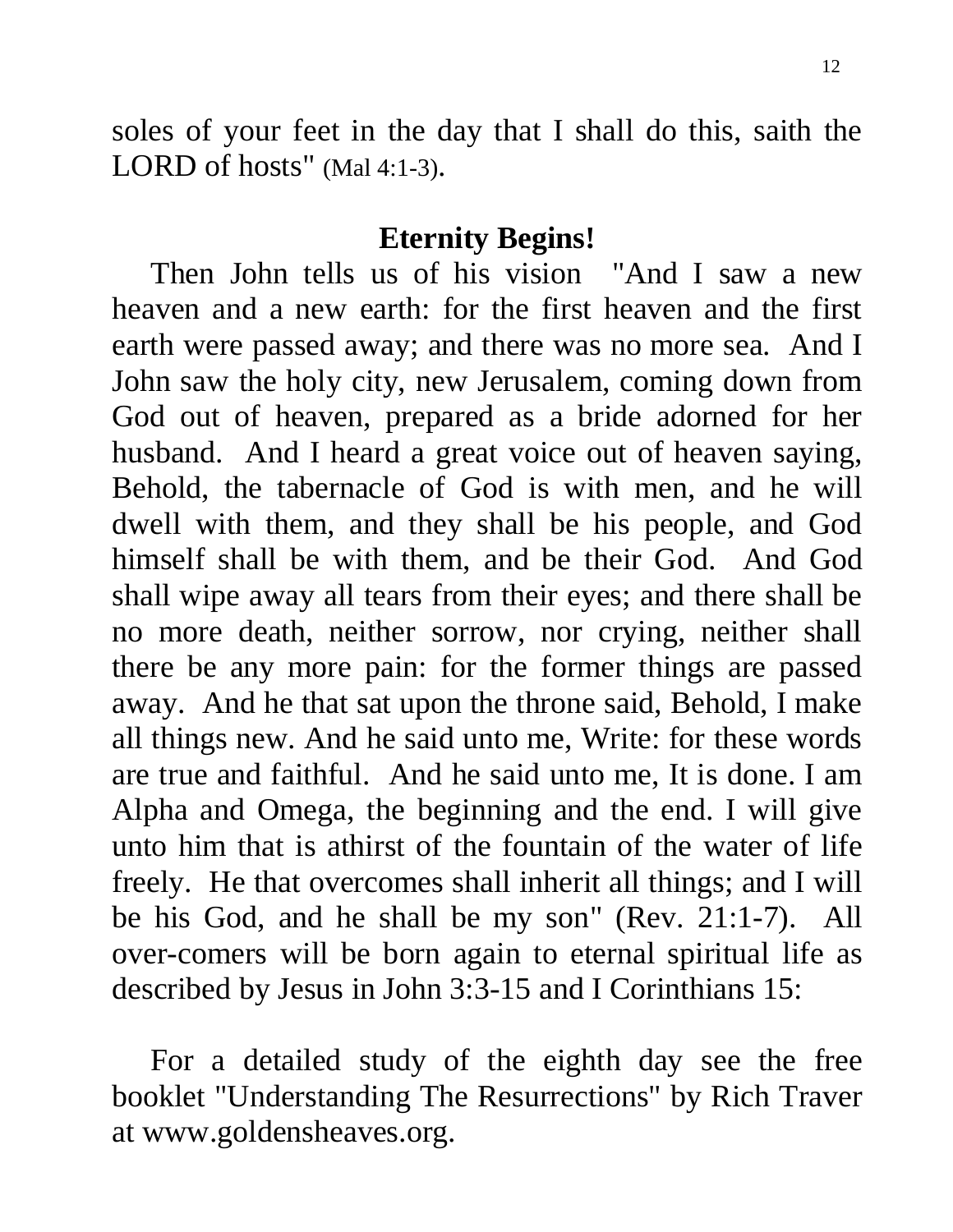This is a brief overview of the seven annual Holy convocations (commanded assemblies or High Days) to be observed during the first seven months of every year. With a few exceptions these days could fall on most any day of the week throughout the year. Hopefully, the reader will use this as a springboard to a more in depth study of God's appointed times and His plan for the redemption of all things.

 The year Jesus Christ was crucified the Passover fell on Wednesday with the corresponding High day (first day of Unleavened Bread) following the next day (Thursday) (John 19:31); thus fulfilling the three days and three nights, the only sign Jesus gave to those who seek signs (Mat. 12:39-40). Jesus could not have been crucified on Friday neither could He have been resurrected on Sunday morning and still fulfill the sign of Jonah (see study guide "THE DAY JESUS, THE CHRIST OF GOD, DIED").

## **The Sabbath Of The Land**

A Week Of Years! (Lev. 25:1-7)

An annual repetition of the seven day week.

 A command to act out the restoration of all things. The **seventh year** is a Sabbath Rest for the land; no planting, pruning, plowing or harvesting is to be done. All are to eat only what comes up voluntarily. The blessing of a **triple harvest** in the sixth year will be given to those who obey this Sabbath command (vs. 20-22). Again, it is a **shadow** of the *rest* remaining for the people of God (Heb. 4:8-11). A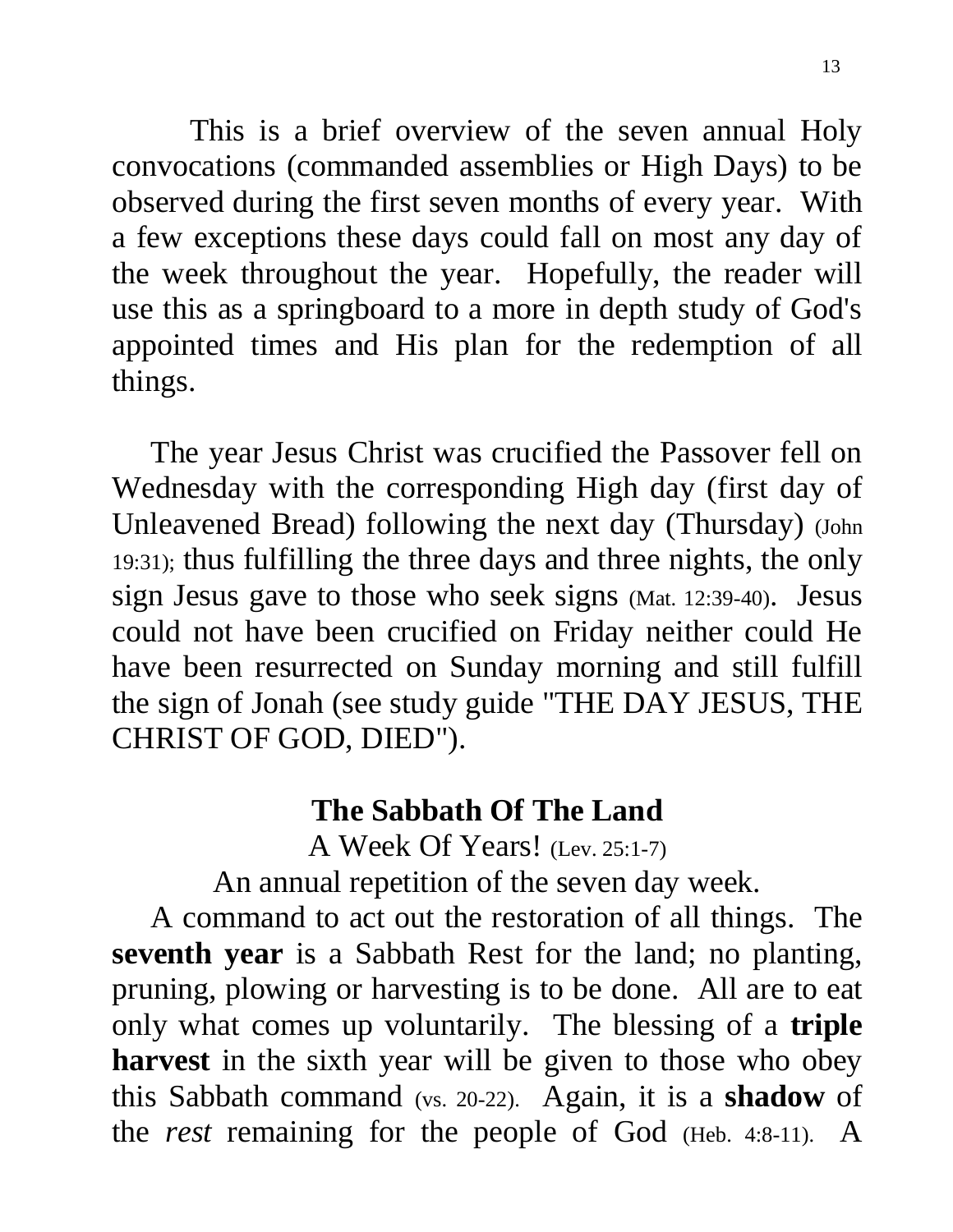periodic resting of the land just like the periodic resting of your body has been proven to increase productivity.

#### **The Jubilee**

A Pentecost of years A Week Of The Week Of Years! (Lev. 25:8)

 After seven of the seven-year Sabbaths, forty-nine years, then starts the fiftieth year, the **first year** after the fortyninth, is the year of jubilee (Notice it is the eighth year). Again, a new beginning, a Sabbath year for all living things, no planting or harvesting, and all things go back to their original owners, a **shadow** of the total redemption of all things, giving all a new beginning.

#### **An Interesting Insight on Genesis 6:3!**

 Then the LORD said, "My Spirit shall not strive with man forever, because he also is flesh; nevertheless his days shall be one hundred and twenty years." (Gen. 6:3; II Pet. 3:8). We find that 120 times 50 Jubilees equals 6000 years, the end of man's days (rule), then comes the Millennium and the restoration of all things. No longer will God strive with man, but will rule His kingdom with a rod of iron.

#### **The Ultimate Victory**

 The shadows of the completed plan of God are seven thousand years. Six thousand years of man's misrule over the earth and then one thousand years of Christ's proper rule. The beast and false prophet are cast into the lake of fire; Satan is bound during Christ's Sabbatical millennium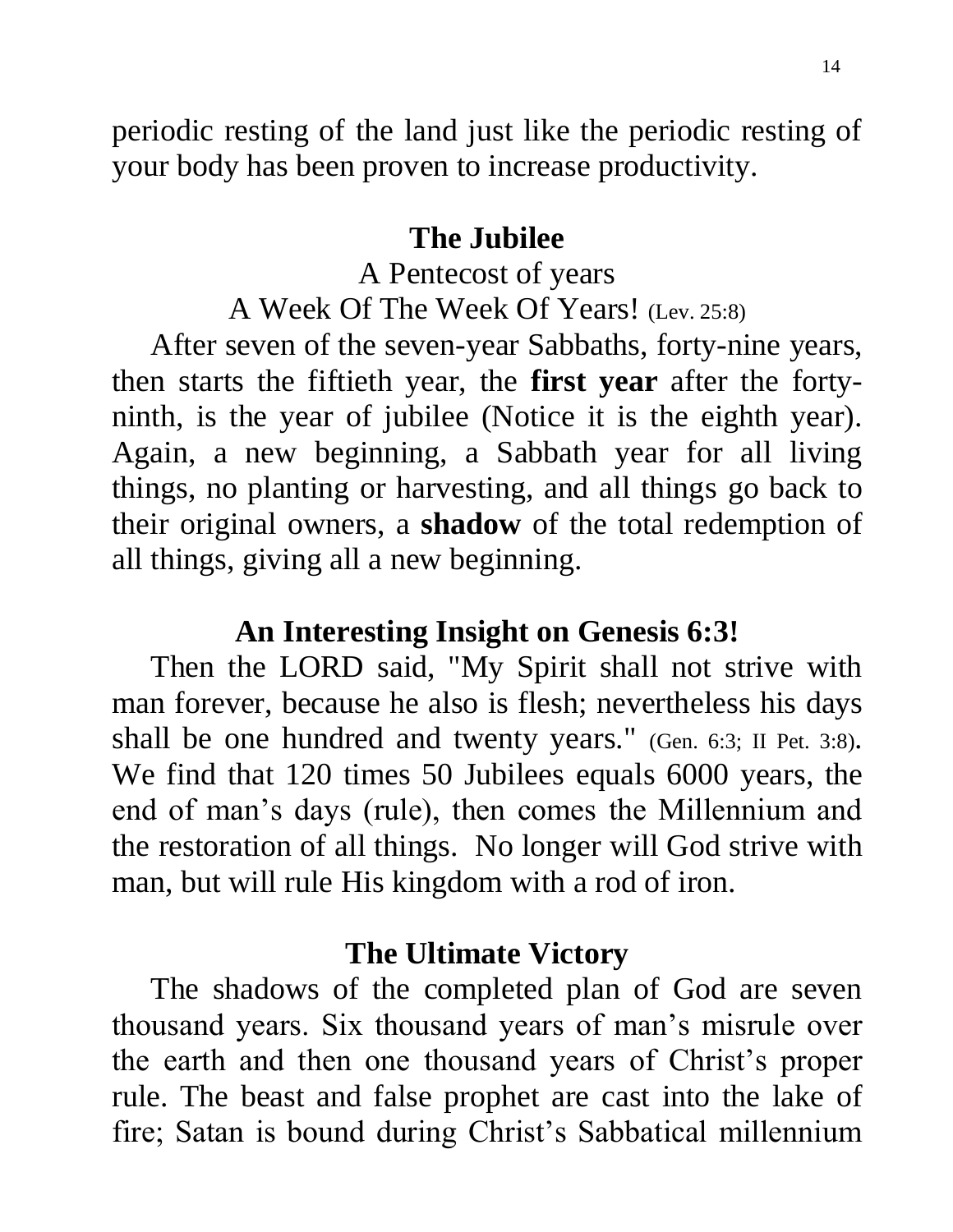but is released at the end of the 1000 years. Up to his old tricks, he again deceives enough people to form and lead a huge army against the Holy City. He is defeated and cast into the lake of fire (Rev. 20:10). All the earth is at peace and His bondservants reign forever and ever (Rev. 20, 21 and 22).

 God's mysterious use of the cycle of seven appears to be God's chosen number for completion and perfection, and the eighth day as a new beginning. It illustrates His overall plan for mankind via His feasts and holy convocations.

 Is there coming a time when all mankind will be required to keep His Appointed Times and Sabbaths (Isa. 66:23; Zech. 14:16)?

## **As Christians, should we honor God's commanded assemblies?**

Think about it:

 Are God's commanded assemblies a statute forever in all our generations (Lev. 23:41)?

 As Christians, are we the sons of Abraham and therefore a part of his generations (Gal. 3:7)?

 As Christians, are we Abraham's descendants and heirs to the promise (Gal. 3:27-29)?

 As Christians, are we children of the promise the same as Isaac (Gal. 4:28)?

 As Christians, are we guaranteed the promise to all descendants of Abraham whether they are by *faith* or by the *law* (Rom. 4:16)?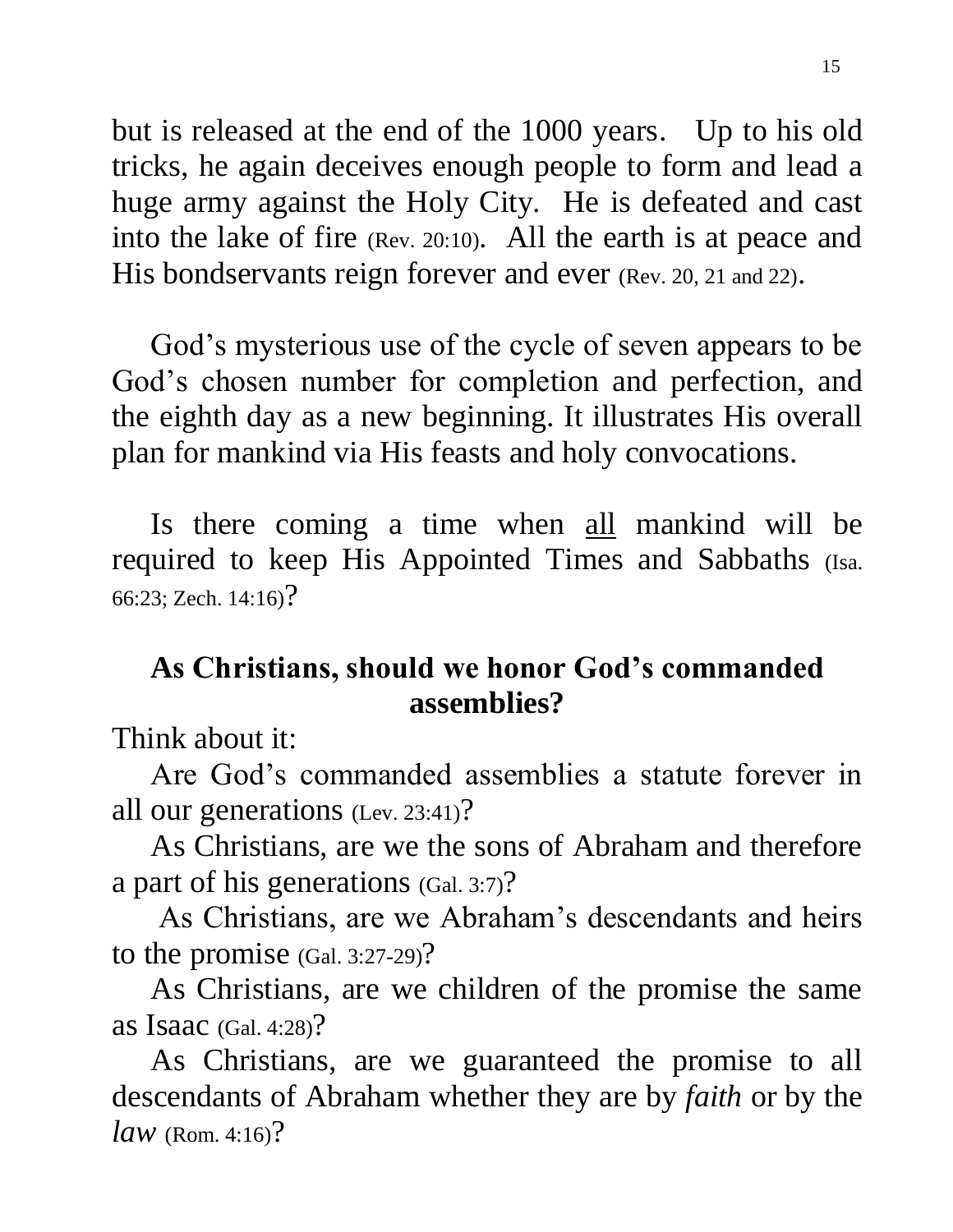As Christians, are there neither Jew nor Greek---but all one in Christ (Gal. 3:28)?

 As Christians, are we admonished to worship in spirit and in truth (John 4:23-24)? Every word of God is truth.

 As Christians, are we to live by every word of the lord (Deut. 8:3)?

 As Christians will we be gathered along with all Israel when God gathers his own (Isa. 56:6-8).

#### **Therefore:**

 As Christians, conceived of God, are we not spiritual Israel? We will be resurrected along with all His saints at the first resurrection, being the first fruits of His harvest of the earth?

 What promises are given those who honor His Sabbaths (Lev. 26:2-13)? Salvation and eternal life are promised to those who believe and have faith in the works of Christ, not the works of man, but true belief and obedience are inseparable (Heb. 5:8-9; James 2:17; John 3:36; Rom. 6:16).

 "Surely the Lord God will do nothing, but he revealeth his secret unto his servants the prophets" (Amos 3:7). But certain knowledge is concealed until the end time (Dan. 12:9- 10). We are His servants and certainly time is running out.

 Some would dismiss the Old Testament as irrelevant to our times, however, a very astute and knowledgeable Bible authority put it quite well when he said: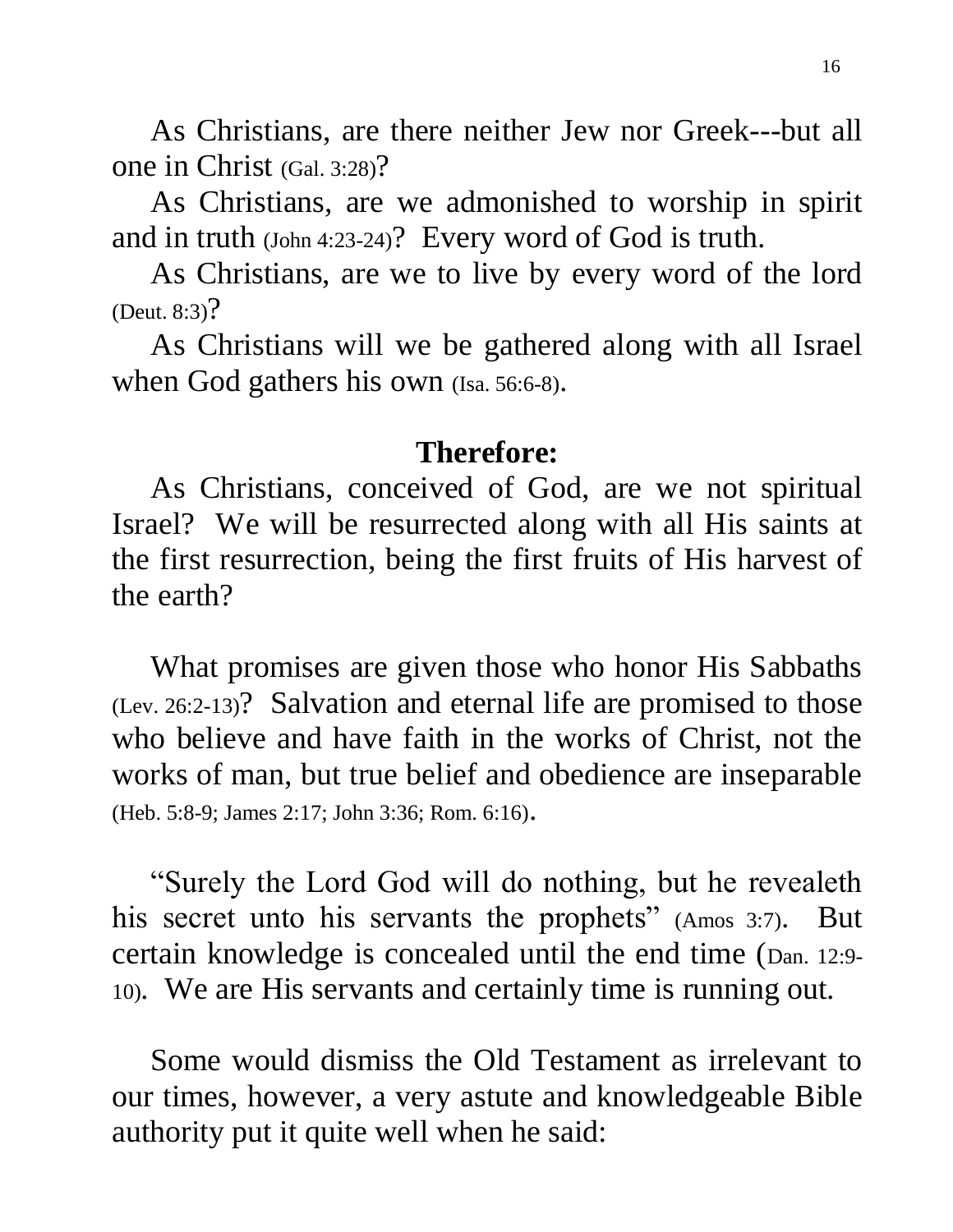## **"THE NEW IS IN THE OLD CONCEALED, THE OLD IS IN THE NEW REVEALED!"**

 Thus we have the two witness' required to establish a thing ( I Tim. 5:19; Heb. 10:28; II Cor. 13:1).

 Paul said: "All scripture is given by inspiration of God and is profitable for doctrine, reproof, correction, and instruction in righteousness" (II Tim. 3:16). The Old Testament was all there was when Paul said this to Timothy. Solomon, in his God given wisdom said: "It is the glory of God to conceal a thing: but the honor of kings is to search out a matter" (Pro. 25:2). Let's all be kings and search the scriptures for His wondrous mysteries.

## **\* DON'T MISS THE POINT \***

 The intrinsic component of the Lord's appointed times is Jesus Christ yet one can give honor to these Feasts Of The Lord and never experience salvation. Many of the Jews kept the holy days but did not understand their meaning.

 Salvation comes by belief in and personal acceptance of the fact that Jesus Christ took upon himself the death sentence that has been adjudicated to all mankind since the Garden of Eden (John 3:16, Rom. 5:8).

 Salvation is a personal thing between you and Jesus Christ, and no power, be it man or spirit, can come between you and Him. For it is written, "And I give them eternal life, and they shall never lose it or perish throughout the ages. [To all eternity they shall never by any means be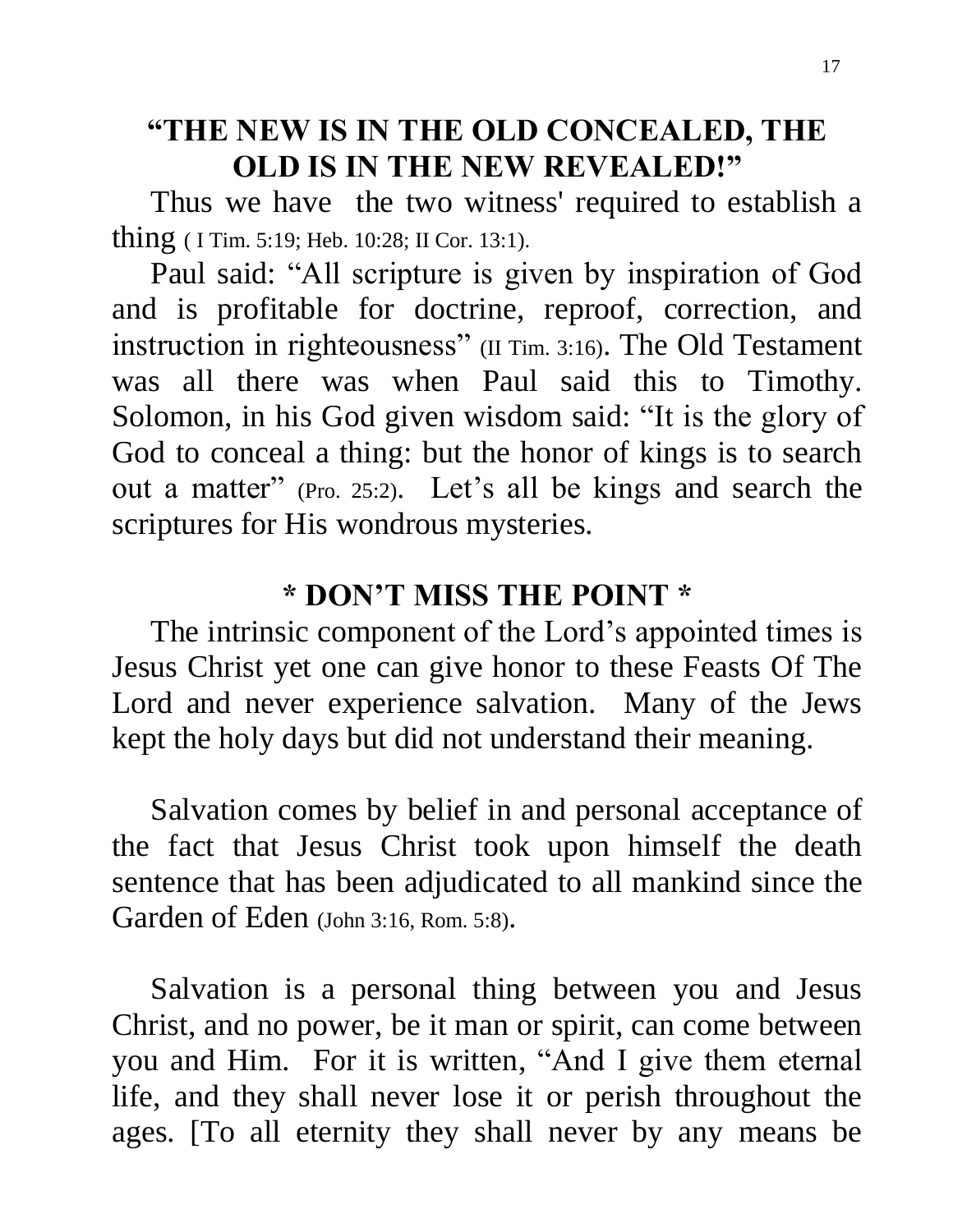destroyed.] And no one is able to snatch them out of My hand. My Father, Who has given them to Me, is greater and mightier than all [else]; and no one is able to snatch [them] out of the Father's hand" (John 10:28-29 AMP).

 Whether or not your name is written in any particular denominational church register is of little consequence, but whether or not your name is written in God's book of life is of all importance (Rev. 21:27).

 "The reverent fear and worship of the Lord is the beginning of Wisdom and skill [the preceding and the first essential, the prerequisite and the alphabet]; a good understanding, wisdom, and meaning have all those who do [the will of the Lord]." Their praise of Him endures forever (Ps. 111:10 AMP).

 Paul encourages us to ignore those who would censure us for respecting God's appointed times:

"Therefore let no one act as your judge in regard to food or drink or in respect to a festival or a new moon or a Sabbath day — things which are a  $\frac{\text{shadow}}{\text{d}x}$  of what is to come; but the substance belongs to Christ" (Col. 2:16-17 NASB). Paul is telling the Colossians to not let any one judge them for keeping these things. Can you believe it, some try to twist this verse to mean they shouldn't keep them?

## **Shadows, what are they?**

 They are not a mirage, for a mirage is a delusion, and has, no reality.

 They are not a dream, for that is only in one's mind, and has no substance.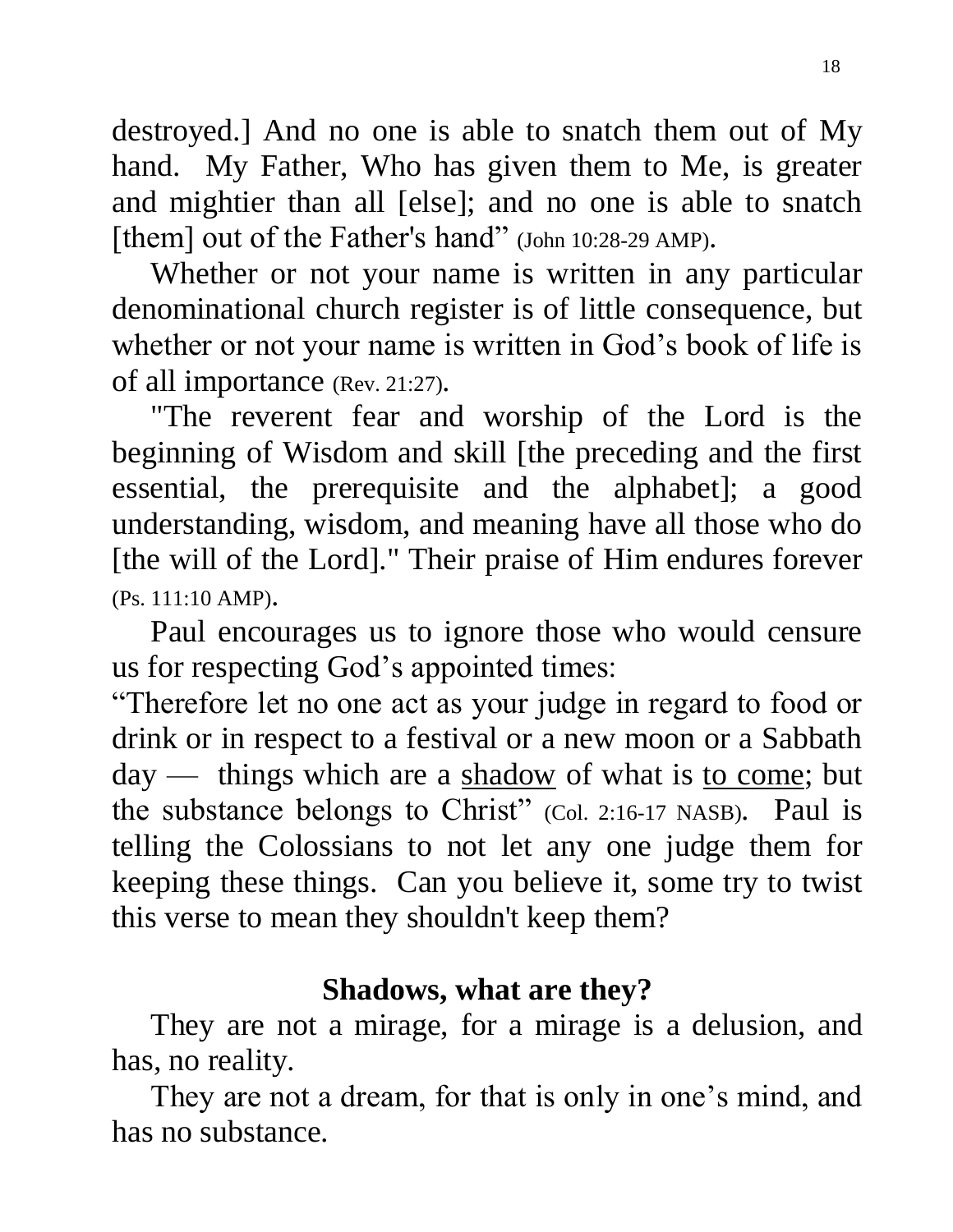They are not a fantasy, for a fantasy is only wishful thinking, and has no arrival.

For something to cast a shadow it has to be real; it has to have substance and it has to be nearby. When the LORD speaks of a shadow He speaks of something that has substance that is real, and is forthcoming.

## **Watch the shadows**

 Was Israel aware of the shadows that were given to them as God's appointed times? Did they understand the coming reality of the Passover, the Wave Sheaf Offering, or Pentecost?

 Did the Apostles know that the real Passover was, right then, in the process of coming to pass, as they were partaking of the last supper?

 Did Mary know the real Wave Sheaf Offering was standing before her, ready to ascend to the Father, that morning at the tomb?

 When the Apostles were gathered to observe Pentecost, did they know that this time it was not going to be just a shadow? Obviously not! As far as they knew, they were simply doing what they had always done, observing God's annual Holy Days. They were all caught completely by surprise.

 We are told to prove all things. We have the historical proof that all of God's Spring Appointed times were fulfilled at the precise time appointed. One day soon we will be planning to come to another of God's shadows, only